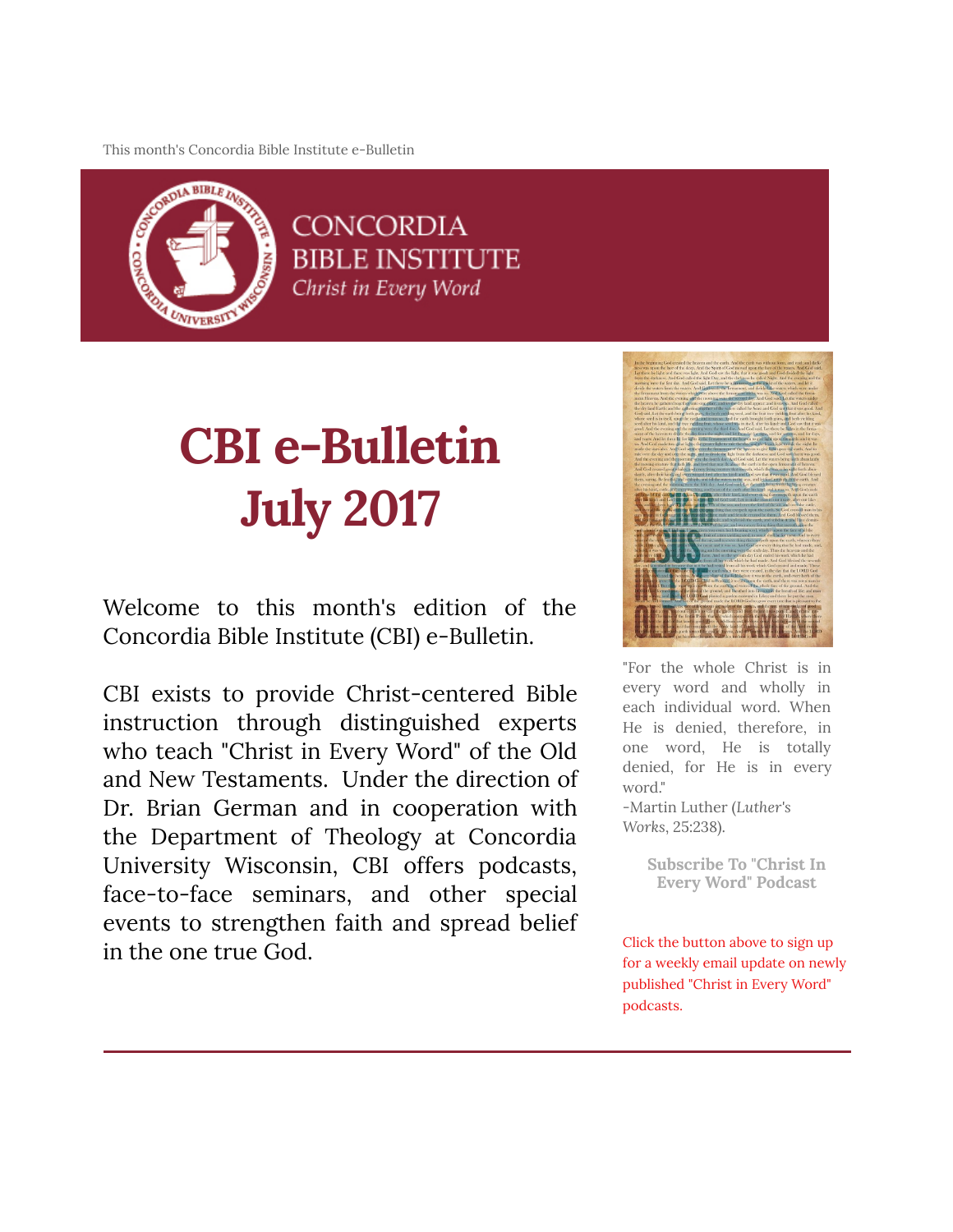## Upcoming Events



September 25, October 2, 9, 16 from 3:00-5:30pm Friends of Concordia Room Concordia University Wisconsin \$20 per class, per person FREE for CUW Students/Faculty/Staff Bring a Bible and a Friend! Fall In-Depth Bible Studies \*September 11 and 18 from 6:30-8:30pm\*

These In-Depth Bible Studies are wonderful opportunities to learn from university professors and special guest lecturers about important topics related to the Bible and the Christian faith. We pray that you would consider joining us for this Christ-centered instruction.

> A Special One-Day Seminar with Dr. Phillip Cary "Luther and the Word of God"

Saturday, September 30, 2017 8:45am-3:15pm Pharmacy Building PH008 Concordia University Wisconsin \$40 per person \$10 for CUW Students/Faculty/Staff



Come listen to Dr. Phil Cary, a renowned Luther scholar and popular Christian writer from Eastern University, in honor of the 500th anniversary of the Reformation. Don't miss this rare opportunity!

For more information on any of our upcoming events, please visit our website [www.concordiabible.org](http://www.concordiabible.org/events/)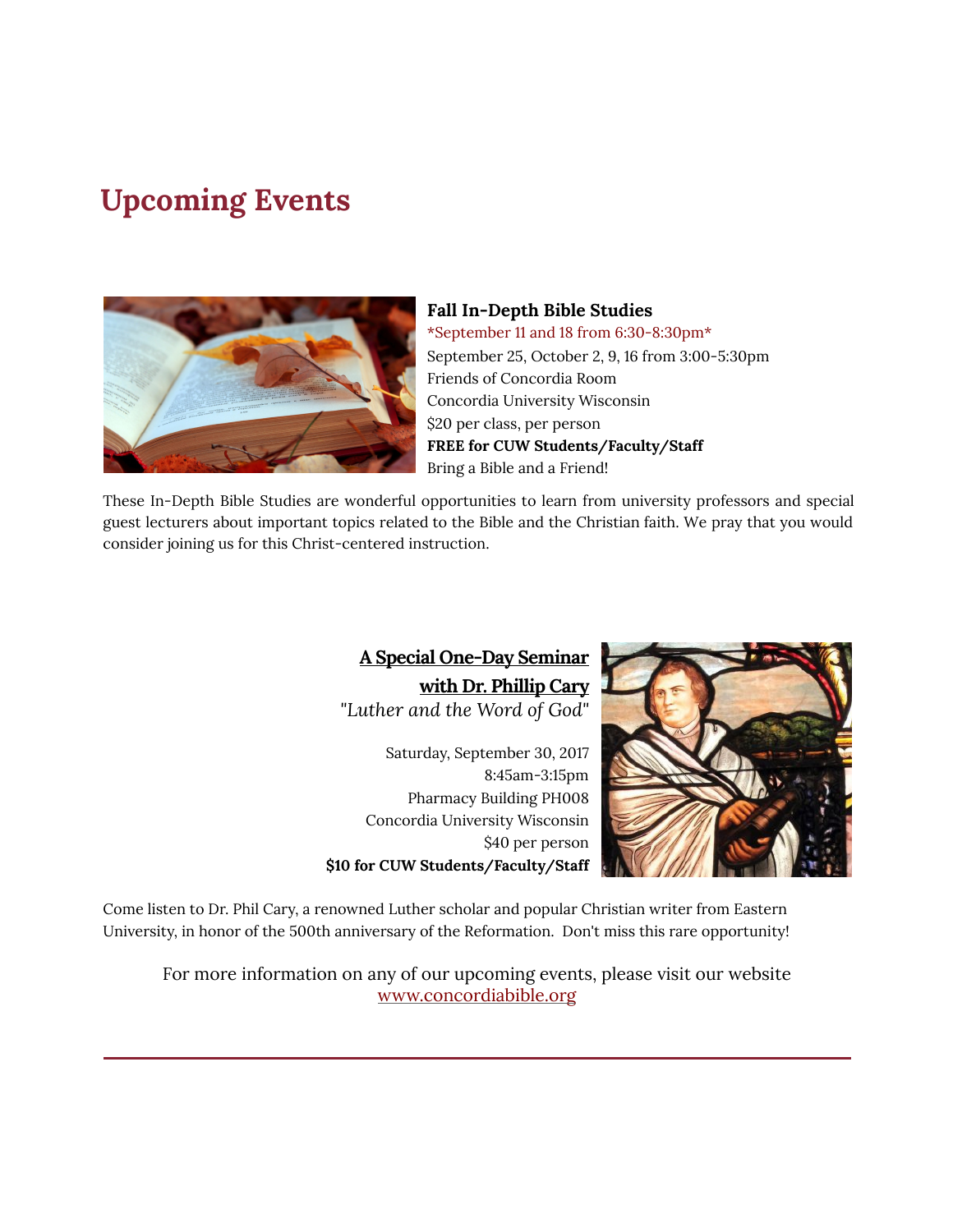## Read the Bible in a Year

Looking to add to your devotions this year? Or simply want to accomplish the goal of reading the Bible in a year? Follow along with the calendar below! A new calendar will be sent in each newsletter.

| <b>Sunday</b>                               | <b>Monday</b>                                       | <b>Tuesday</b>                                                                        | Wednesday                                             | <b>Thursday</b>                            | Friday                                       | <b>Saturday</b>                                |
|---------------------------------------------|-----------------------------------------------------|---------------------------------------------------------------------------------------|-------------------------------------------------------|--------------------------------------------|----------------------------------------------|------------------------------------------------|
|                                             |                                                     |                                                                                       |                                                       |                                            |                                              | $\mathbf{1}$<br>Deut. 32:1-4<br>1 Samuel 28-31 |
| $\overline{2}$<br>Psalm 28<br>2 Samuel 1-3  | 3<br>Psalm 29<br>$2$ Samuel $4-6$                   | $\overline{\mathbf{4}}$<br>Psalm 30<br>2 Samuel 7-9<br>Happy 4 <sup>th</sup> of July! | $\overline{\mathbf{5}}$<br>Psalm 31<br>2 Samuel 10-12 | 6<br>Psalm 32<br>2 Samuel 13-15            | $\overline{7}$<br>Psalm 33<br>2 Samuel 16-18 | 8<br>Psalm 34<br>2 Samuel 19-21                |
| $\mathbf{9}$<br>Psalm 35<br>2 Sam. 22-24    | 10<br>Psalm 36<br>1 Kings 1-2                       | 11<br>Psalm 37<br>1 Kings 3-6                                                         | 12<br>Psalm 38<br>1 Kings 7-8                         | 13<br>Psalm 39<br>I Kings 9-11             | 14<br>Psalm 40<br>1 Kings 12-14              | 15<br>Psalm 41<br>1 Kings 15-17                |
| 16<br>Psalm 42<br>1 Kings 18-20             | 17 <sup>7</sup><br>Psalm 43<br><b>I Kings 21-22</b> | 18<br>Psalm 44<br>$2$ Kings $1-3$                                                     | 19<br>Psalm <sub>45</sub><br>$2$ Kings $4-6$          | 20<br>Psalm 46<br>2 Kings 7-9              | 21<br>Psalm <sub>47</sub><br>2 Kings 10-12   | 22<br>Psalm <sub>48</sub><br>2 Kings 13-15     |
| 23<br>Psalm 49<br>2 Kings 16-18             | 24<br>Psalm <sub>50</sub><br>2 Kings 19-22          | 25<br>Psalm <sub>51</sub><br>2 Kings 23-25                                            | 26<br>Psalm <sub>52</sub><br>1 Chronicles 1-5         | 27<br>Psalm <sub>53</sub><br>1 Chron. 6-10 | 28<br>Psalm <sub>54</sub><br>1 Chron. 11-15  | 29<br>Psalm <sub>55</sub><br>1 Chron. 16-20    |
| 30<br>Psalm <sub>56</sub><br>1 Chron. 21-25 | 31<br>Deut. 32:1-4<br>1 Chron. 26-29                |                                                                                       |                                                       |                                            |                                              |                                                |

#### **Website**

Visit our website at [concordiabible.org](http://www.concordiabible.org/) to learn more about CBI.

#### Podcasts

CBI offers thirty to forty-minute long podcasts on biblical passages and religious issues that you can listen to any time through the [CBI website](http://www.concordiabible.org/category/podcasts/).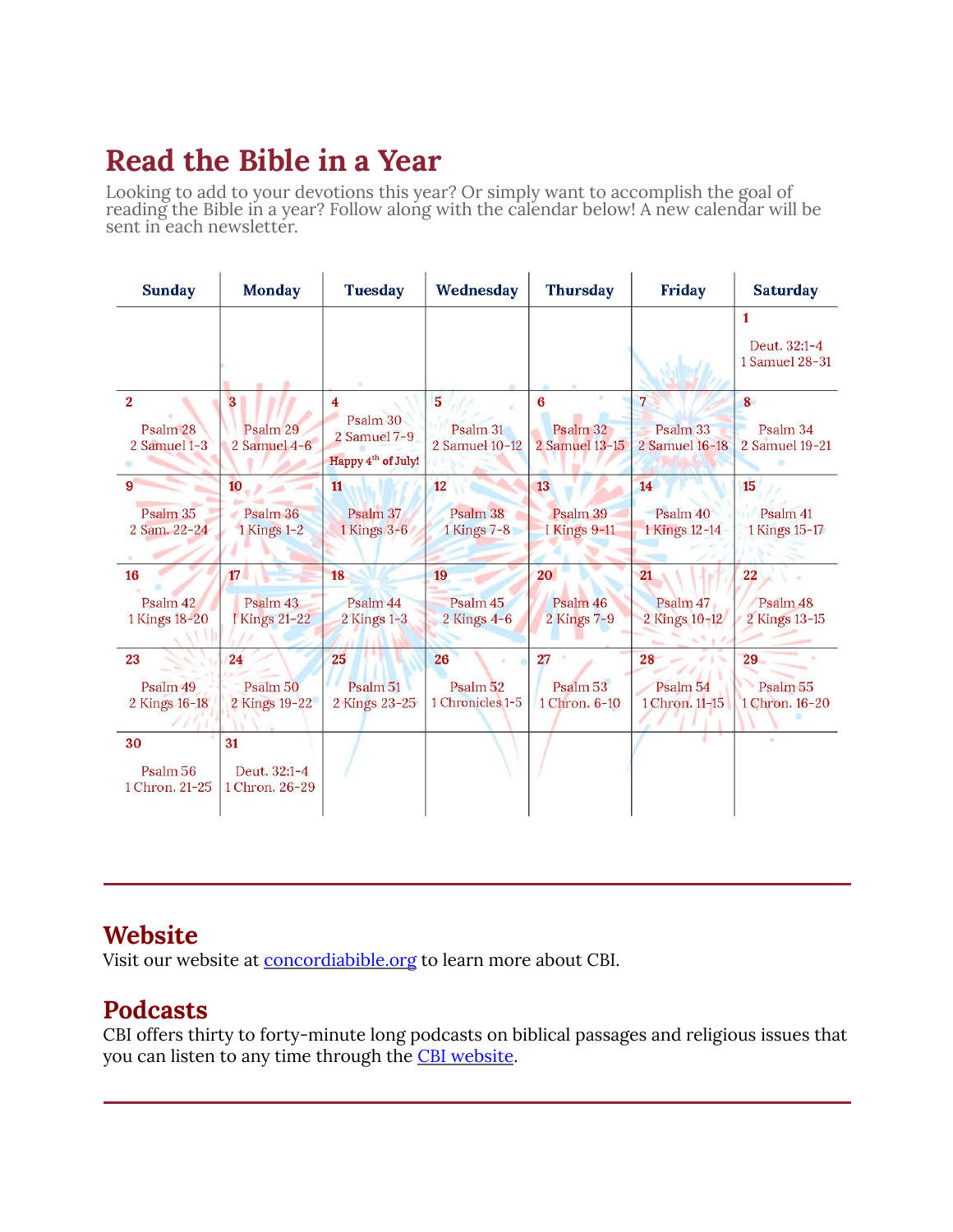### Ask Dr. Saleska

To ask Dr. Saleska a question, please visit the "Ask Dr. Saleska" page on CBI's website and he will get back to you.

#### **Question:** Why didn't Christ stay with his disciples continually after the resurrection?

**Answer:** Scripture does not directly answer that question, so what follows is simply an attempt to use the information from Scripture that we do have during that 40-day period to help us understand what his reason might have been.

In John 20:17 Jesus says to Mary at the sepulcher after his resurrection: "touch me not" (stop clinging or holding on to me). Why would he say this unless he wanted her to realize that the former circumstances in which Christ went from city to city preaching the Good News and healing people, with his disciples and others following him, was finished, and that his mission on earth was accomplished. The disciples and others would need to be convinced that he was alive also. Perhaps this is one of the reasons he appeared only intermittently and not continuously in that 40-day period between his resurrection and his ascension.

He seems to be affirming that idea when he then says to Mary: "...go to my brethren and say unto them, I ascend unto my Father and your Father; and to my God and your God." Ascend is in the present tense. That might be called a "prophetic present." That is, Christ is speaking prophetically, looking at a future event as if it has already happened. This would instruct the disciples not to expect that former life to proceed as before. "The work his father had given him was finished" (John 17:4). He would in the near future leave them and ascend to his father.

The various appearances of the risen Christ, of course, were vital in that they established the reality of his resurrection. So he appeared at different times and under different circumstances: to Peter, to the twelve, to James and to others, and more than 500 on one occasion. This would necessitate his appearing and disappearing at a number of times and in a number of different places (i.e., the road to Emmaus, the upper room, the Sea of Galilee, etc.) rather than remaining with the disciples continually. Christ was well aware that his resurrection would be the one event in his life and ministry contested far beyond any other, consequently he ate fish and honey in their presence, offered them the possibility of touching him (Luke 24:39; 42-43, John 20:27) which I believe they did and that John is affirming when he writes, "that...which our hands have handled of the Word of life" (I John 1:1). In this way, there would be no doubt when in the very near future they would have to confess his resurrection in the face of death itself.

All of this would not only instruct the disciples that the relationship would no longer be physical as it had been, but spiritual, and would comfort them in the knowledge that he would still be with them. Actually, they could still "see" him in the word and he would, in a sense, even touch them in the holy supper for their continual comfort and assurance.

#### **Contribute**

If you find value in this e-Bulletin and other CBI offerings and would like to support our mutual desire to spread God's Word to wide audiences, please consider writing a check to Concordia University Wisconsin with CBI e-Bulletin and A913 on the memo line, or follow the link to contribute online: **Support Concordia Bible Institute**.